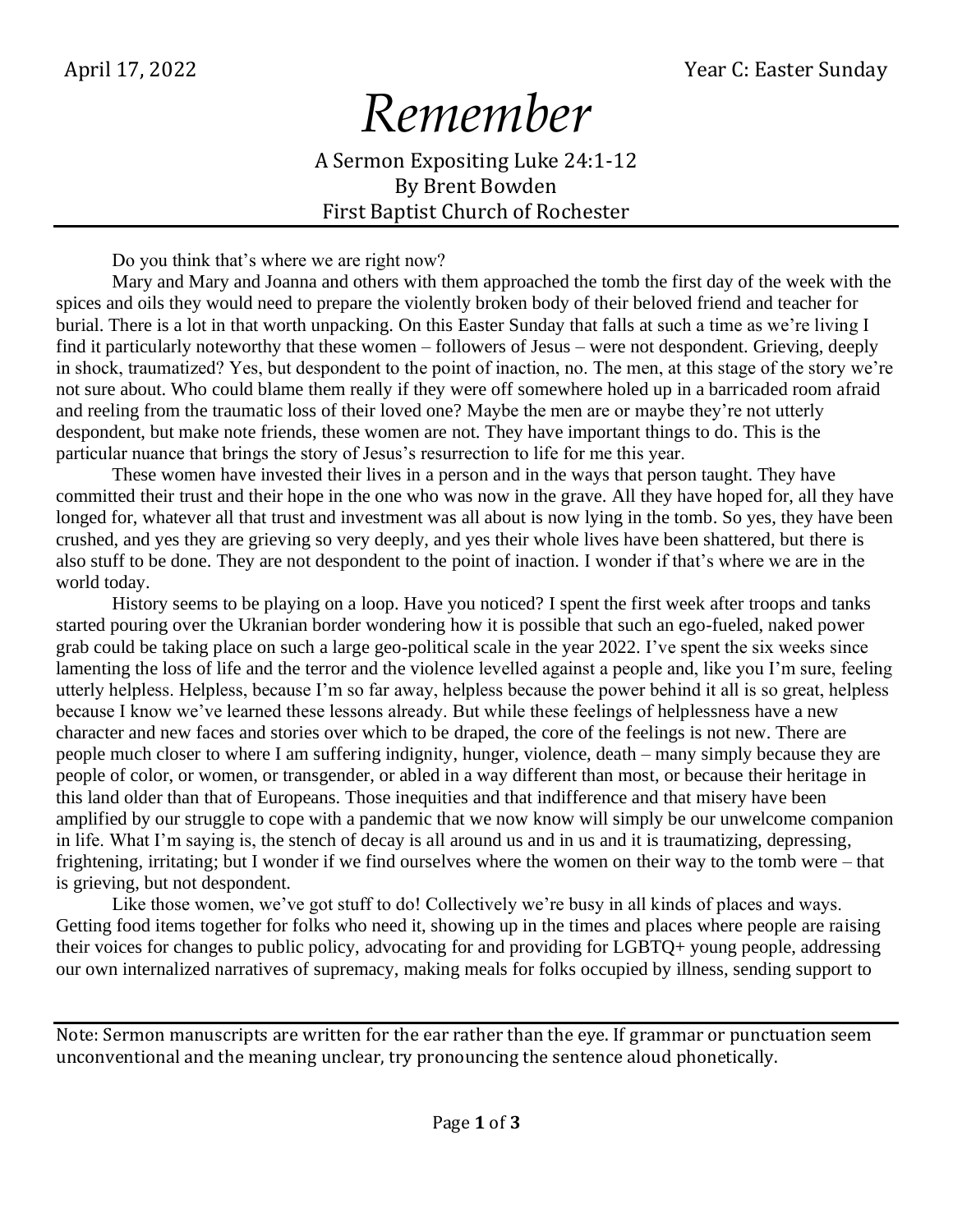humanitarian crises, training up young ones to be kind and just in their ways, recycling and composting and trying to be a little more carbon neutral, there's a lot of stuff that needs doing and there's a lot of stuff we've set our hands to, but do you think we're like the women were that day? Doing the things that need doing – the good things, the important and necessary things, the things that make some difference in the world – but doing them all knowing all the while that our ultimate hope is over there already in the grave? Are we just applying some spices, are we just freshening up a body, are we just greeting the stench of death with a nice pot pourri?

I know the question I'm posing is an existential one. Is this world we're in, this creaturely existence we're living already doomed to ultimate failure? Was the writer of Ecclesiastes right? Is all vanity? Shall we just make what we can out of this existence then make peace with the fact that we're powerless against the forces of evil and death? Yes, it's existential, but I think we feel it in the practical places of our lives too don't we?

On the way to the office, 8:30am any old Tuesday, travel mug of coffee already halfway to lukewarm wondering, "Is this thing I'm doing with my life really doing anything? Providing for the family, sure, but is what I'm doing – is who I am really tipping the tide of the world at all?

Mid afternoon, middle of the week, in the car with a kid or two or three. On the way to practice or rehearsal or club and wondering, "Are they getting it?" Are they filling up from the inside with the stuff they need to take care of themselves and others around them, but also are their lives rich and meaningful and joyful now? Will they be growing into a kinder, gentler, more equitable world or do we just need to protect them from it?

Some random day when an appointment was available to talk to a professional – an attorney about a will or a financial advisor about retirement or a representative of a home about housing and continuation of care or even a funeral director or a pastor about final wishes. "Is everything in order? Do I have enough to see me through? Will the kids have enough? Have I done enough? Is anything any different because I've been here? Or are we all just getting through our days?"

Is all of our coming and going adding up to something? Are we where the women were – doing the things that need doing all while knowing the fullness of our hope for ourselves and for the world is over there lying in the grave?

If we are, that might not be such a bad thing actually, because – remember.

"Remember."

That's the first word from those white clad messengers of God in our reading this morning after they announced that Christ is risen – "[DON'T YOU REMEMBER]," they say, "that he told you that the Son of Man had to be handed over to sinners and crucified!" Don't you remember that he told you this day would come? Don't you remember he told you it would all feel futile? Don't you remember he told you you'd have to grieve? Don't you remember he told you there would be suffering and there would be wondering if any of it even matters? Don't you remember he told you there would be *just going through the motions*, because you don't know what else to do? Don't you remember he told you that there would be "I don't know what to do now!?" Don't you remember he told you there would be evil so staggering, so blatant, so militant, so violent that to even *speak* a word of challenge against it would invite pain unimaginable? Don't you remember he told you on the third day…

Don't you remember?

Don't you remember that he told you that on the third day he'd get up again!?

The women were there ready to prepare a body for burial, but only because they had forgotten what he said. Have we forgotten?

I don't know that we've *forgotten* what he said. We have this day once a year to celebrate what he told us and to say our Alleluias. Yeah, see? That's what's happened. It's just like that. We gave you bells and told you to celebrate the fact that Christ arose on the third day by ringing them when you heard, "Alleluia." And that sounded like a good idea so you did it with your full force and might. And then we did it a few more times and that was fun. And then you know, it got to be kinda normalized, but we went through the motions anyway. Alleluia. Then for